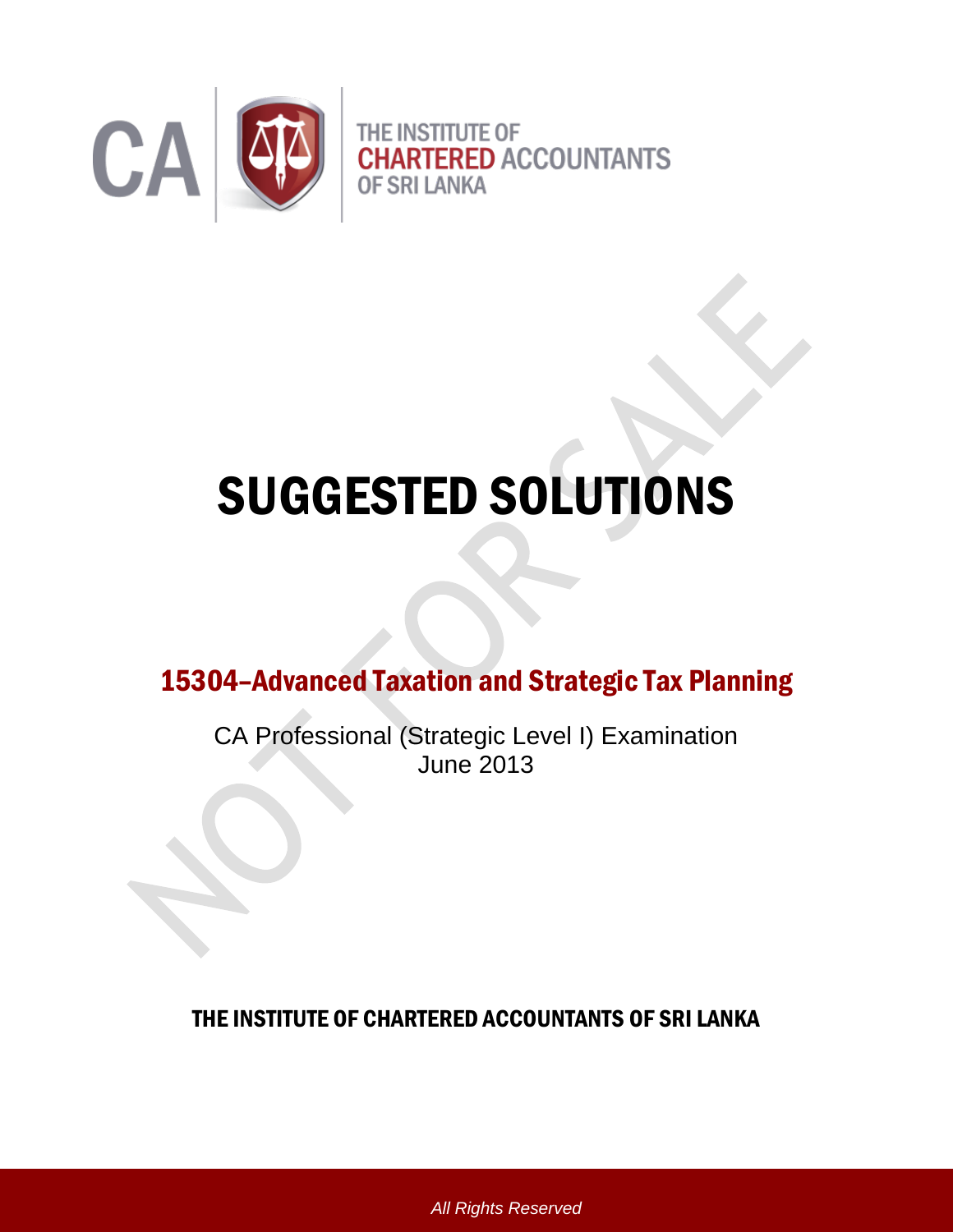#### **Answer No. 01**

**Part (a) (i)**

#### AIT Agribusiness PLC

Computation of Statutory/Assessable/Taxable Income and Tax Payable

|                                                             |                                      |        |        | Rs. '000 |
|-------------------------------------------------------------|--------------------------------------|--------|--------|----------|
| <b>Adjusted Profit from Agriculture</b>                     |                                      |        |        | 40,152   |
| Tourism-Disposal of F/A                                     |                                      |        |        | 10       |
| Seeds-Disposal of F/A                                       |                                      |        |        | 130      |
| <b>Total Statutory Income</b>                               |                                      |        |        | 40,292   |
|                                                             |                                      |        |        |          |
| <b>Less: Trade Losses</b>                                   |                                      |        |        |          |
| Trade Loss B/F                                              |                                      |        | 18,000 |          |
| Loss from Seeds (Exempt Income /hence loss is not allowed)  |                                      |        |        |          |
| Loss from Tourism(Exempt Income /hence loss is not allowed) |                                      |        |        |          |
|                                                             |                                      |        | 18,000 |          |
| Limited to 35% of statutory income                          |                                      |        | 14,102 | (14,102) |
| Assessable Income                                           |                                      |        |        | 26,190   |
| Less: Q/P                                                   | Building & Hotel Equipment -Rs. 80 M |        |        |          |
| Cannot claim it as it is not for expansion                  |                                      |        |        |          |
|                                                             |                                      |        |        |          |
| Taxable Income                                              |                                      |        |        | 26,190   |
| Tax Payable                                                 |                                      |        |        |          |
|                                                             | Agriculture                          | 26,050 | 10%    | 2,605    |
|                                                             | Disposal of F/A                      | 140    | 28%    | 39       |
|                                                             | Income tax payable                   | 26,190 |        | 2,644    |
|                                                             | Dividend Tax                         | 22,000 | 10%    | 2,200    |
| <b>TOTAL TAX PAYABLE</b>                                    |                                      |        |        | 4,844    |
|                                                             |                                      |        |        |          |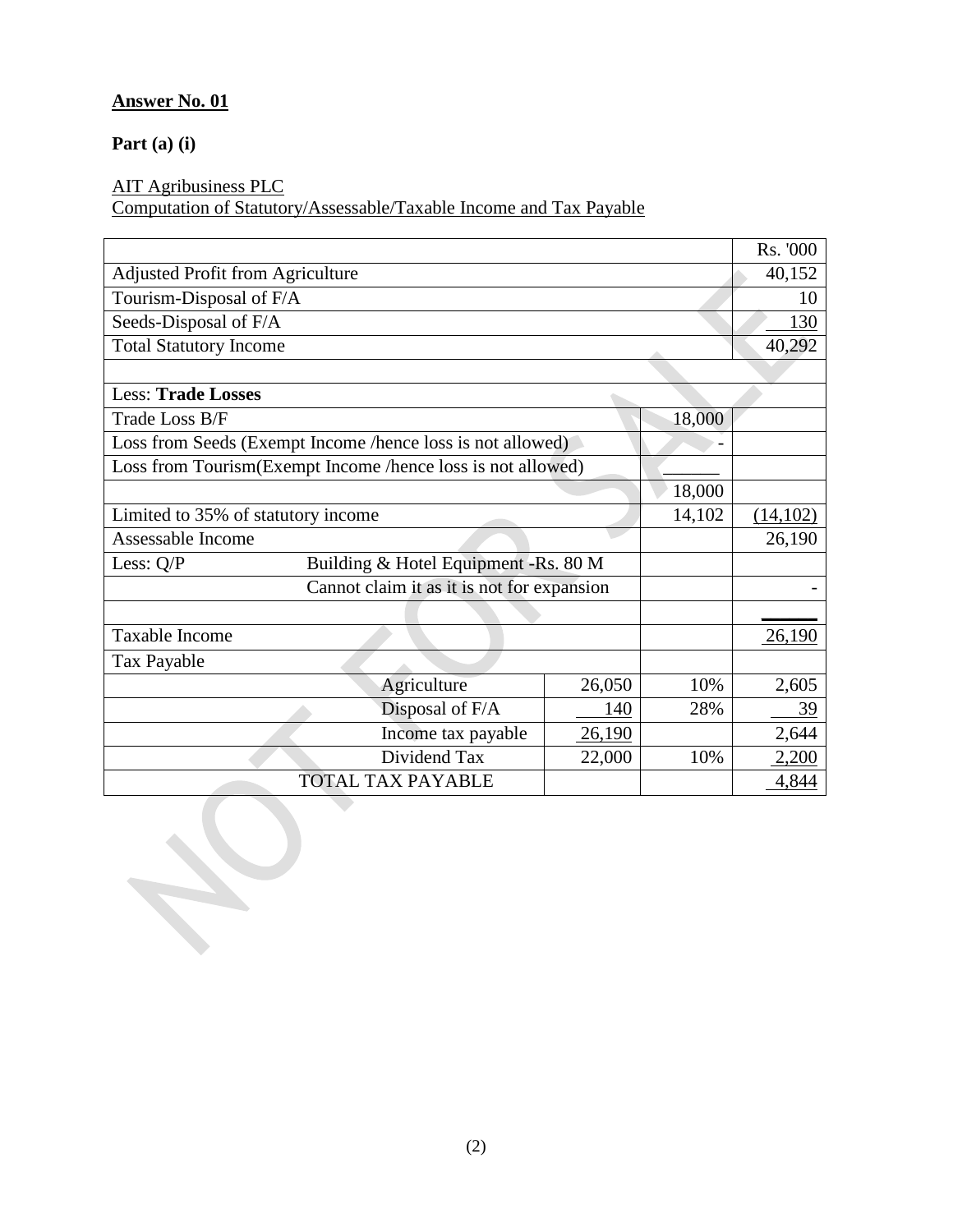## **Schedule-01**

Computation of adjusted Profit From Trade from Trade ,Business

Rs.000

|                                                                  | <b>Agriculture</b>       | <b>Seeds</b>             | <b>Tourism</b> |
|------------------------------------------------------------------|--------------------------|--------------------------|----------------|
|                                                                  | Liable                   | <b>Exempt</b>            | <b>Exempt</b>  |
| Net profit Before tax                                            | 90,000                   | (3, 420)                 | 4,010          |
| Preparation of Land-Allowed                                      |                          |                          |                |
| Stamp Duty paid                                                  |                          |                          | 3,900          |
| <b>Foreign Travelling</b>                                        | 3,200                    |                          | 1,850          |
| Foreign Travelling<br>Limited to 2% of 30,000                    | (600)                    |                          |                |
| <b>Foreign Travelling</b><br><b>Allowed</b><br>100%<br>for<br>as |                          |                          | (1, 850)       |
| <b>Tourism</b>                                                   |                          |                          |                |
| Depreciation                                                     | 8,200                    | 1,200                    | 8,500          |
| <b>Share Issue Expenses</b>                                      | 16,200                   |                          |                |
| Share Issue Expenses Limitation (1% Of 500M)                     | (5,000)                  |                          |                |
| Provision for Gratuity<br>Note-01                                | 850                      | 250                      | 190            |
| <b>Gratuity Paid</b><br>Note- $0\overline{1}$                    | (340)                    |                          |                |
| <b>Capital Allowances</b>                                        |                          |                          |                |
| 2nd Year (2011/12)                                               |                          |                          |                |
| Computers (25%)<br>750 x (1/3)                                   | $\overline{\phantom{0}}$ | (250)                    |                |
| Agri Equip (33.33%)<br>$4,500 \text{ x} (1/2)$                   | $\overline{a}$           | (2,250)                  |                |
| Tractor (20%)<br>$2,700 \times (1/4)$                            |                          | (675)                    |                |
| 4th Year (2009/10)                                               |                          |                          |                |
| Computers (25%)                                                  | (2,000)                  | $\overline{\phantom{a}}$ |                |
| Agri Equi (12.5%)<br>$6,000 \text{ x} (1/5)$                     | (1,200)                  |                          |                |
| Lorry (20%)<br>$12,000 \times (1/2)$                             | (6,000)                  |                          |                |
| 1st Year(2012/13)                                                |                          |                          |                |
| Cont'n Building (10%)<br>50,000x10%                              | -                        |                          | (5,000)        |
| Equipment (30-18) x 33.33%                                       | $\overline{\phantom{0}}$ | $\overline{\phantom{0}}$ | (4,000)        |
| High Tech Equipment 18 x 50%                                     | -                        | $\qquad \qquad -$        | (9,000)        |
| Tank & Ponds-Fully Allowed                                       |                          |                          |                |
| Agriculture 3000+158                                             | (3, 158)                 | $\overline{\phantom{0}}$ |                |
| Seeds 7500+395                                                   | -                        | (7,895)                  |                |
| <b>Management Fees</b><br>Note -02                               |                          |                          | 1,350          |
| Book Profit On Disposal of Fixed Assets                          | -                        | (80)                     | (10)           |
| Adjusted Profit on Disposal of Fixed Assets Note -03             |                          | 130                      | 10             |
|                                                                  | 100,152                  | (12,990)                 | (50)           |
| Less: Profit on Disposal Of F/A-(Liable)                         |                          | (130)                    | (10)           |
| Deemed sale as per Section 16B (3)                               |                          |                          |                |
| 30,000 packets @ Rs.2 per packet                                 | (60,000)                 | 60,000                   |                |
| <b>Statutory income from business - liable</b>                   | <u>40,152</u>            |                          |                |
| <b>Tax Exempt Profit /(Loss)</b>                                 |                          | 46,880                   | (60)           |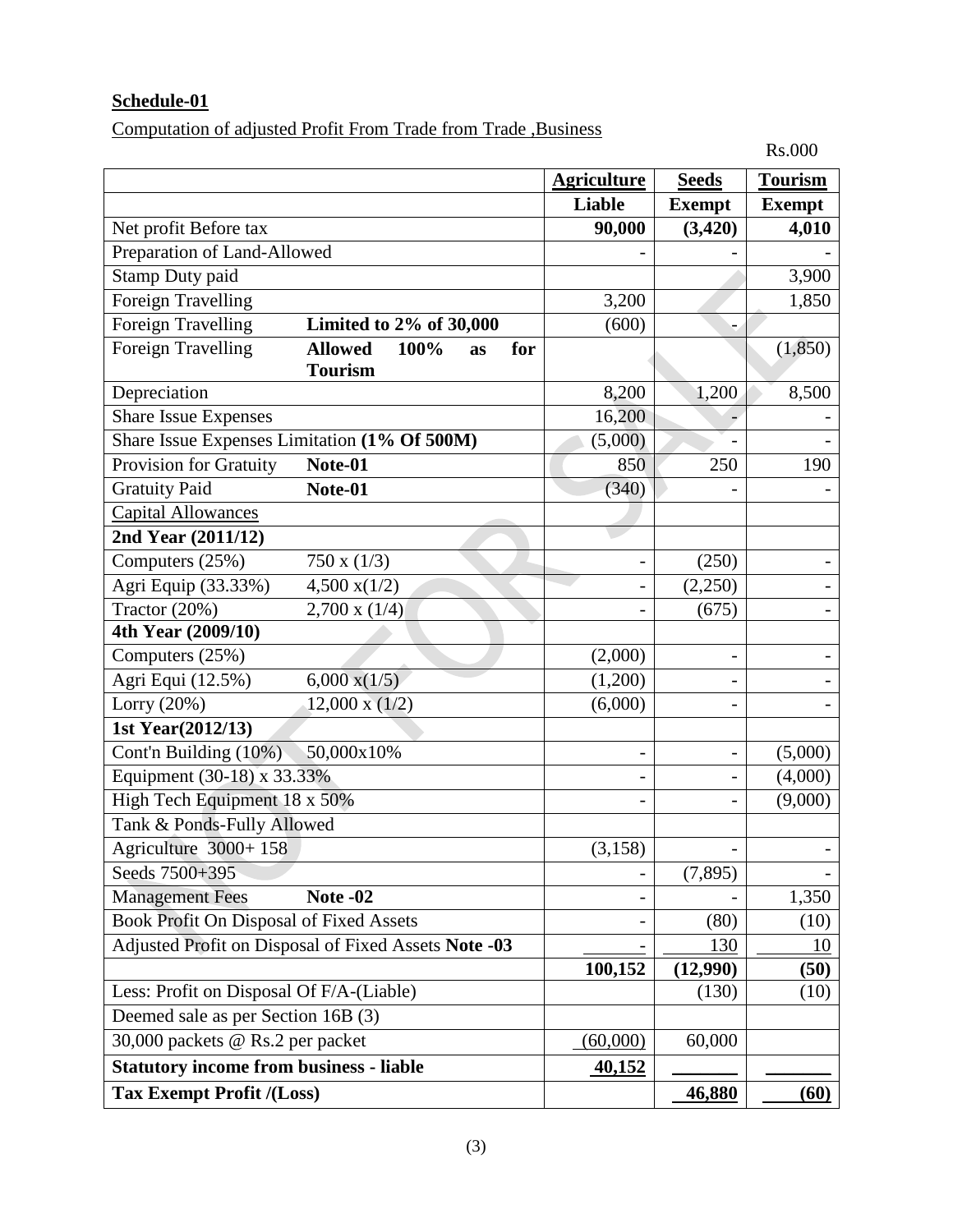### **Note-01**

| <b>Gratuity</b>                             |                |                        |  |
|---------------------------------------------|----------------|------------------------|--|
| Balance as at 01.04.12                      |                | 4,850                  |  |
| Add: Provision for the year                 |                | 1,290                  |  |
|                                             |                | 6,140                  |  |
| Less: Payments made during the year         |                | (340)                  |  |
| Balance as at 31.03.13                      |                | 5,800                  |  |
|                                             |                |                        |  |
| Note -02                                    |                |                        |  |
|                                             |                |                        |  |
| <b>Management Fees</b>                      |                |                        |  |
| <b>Actual Expense</b>                       |                | 3,700                  |  |
| Limited to 5% of Gross Profit of Rs. 47,000 |                | 2,350                  |  |
| <b>Disallowed</b>                           |                | 1,350                  |  |
|                                             |                |                        |  |
| <u>Note -03</u>                             |                |                        |  |
|                                             |                |                        |  |
| <b>Adjusted Profit on Disposal of F/A</b>   | Seeds          | Tourism                |  |
|                                             | <b>Tractor</b> | <b>Air Conditioner</b> |  |
|                                             |                |                        |  |
| <b>Sale Proceeds</b>                        | 880            | 60                     |  |
| Tax WDV                                     | (750)          | (50)                   |  |
| <b>Adjusted Profit</b>                      | 130            | 10                     |  |
|                                             |                |                        |  |

#### **Note -04**

**Contract** 

Details of Property Plant and Equipment, Tax written Down Value, Book Written Down Value, additions and disposals are follows:

| <b>Computers</b>                                  | Agriculture | Seeds      |
|---------------------------------------------------|-------------|------------|
| Year of purchase                                  | 2009/10     | 2011/12    |
| Rate                                              | 25%         | 25%        |
| Remaining years to claim                          |             | 3          |
| Remaining Tax written Down Value at the beginning | 2,000       | 750        |
| Claim for the year                                | 2,000       | <b>250</b> |
|                                                   |             |            |
| <b>Agricultural Equipment</b>                     |             |            |
| Year of purchase                                  | 2009/10     | 2011/12    |
| Rate                                              | 12.50%      | 33.33%     |
| Remaining years to claim                          |             | 2          |
| Remaining Tax written Down Value at the beginning | 6,000       | 4,500      |
| Claim for the year                                | 1,200       | 2,250      |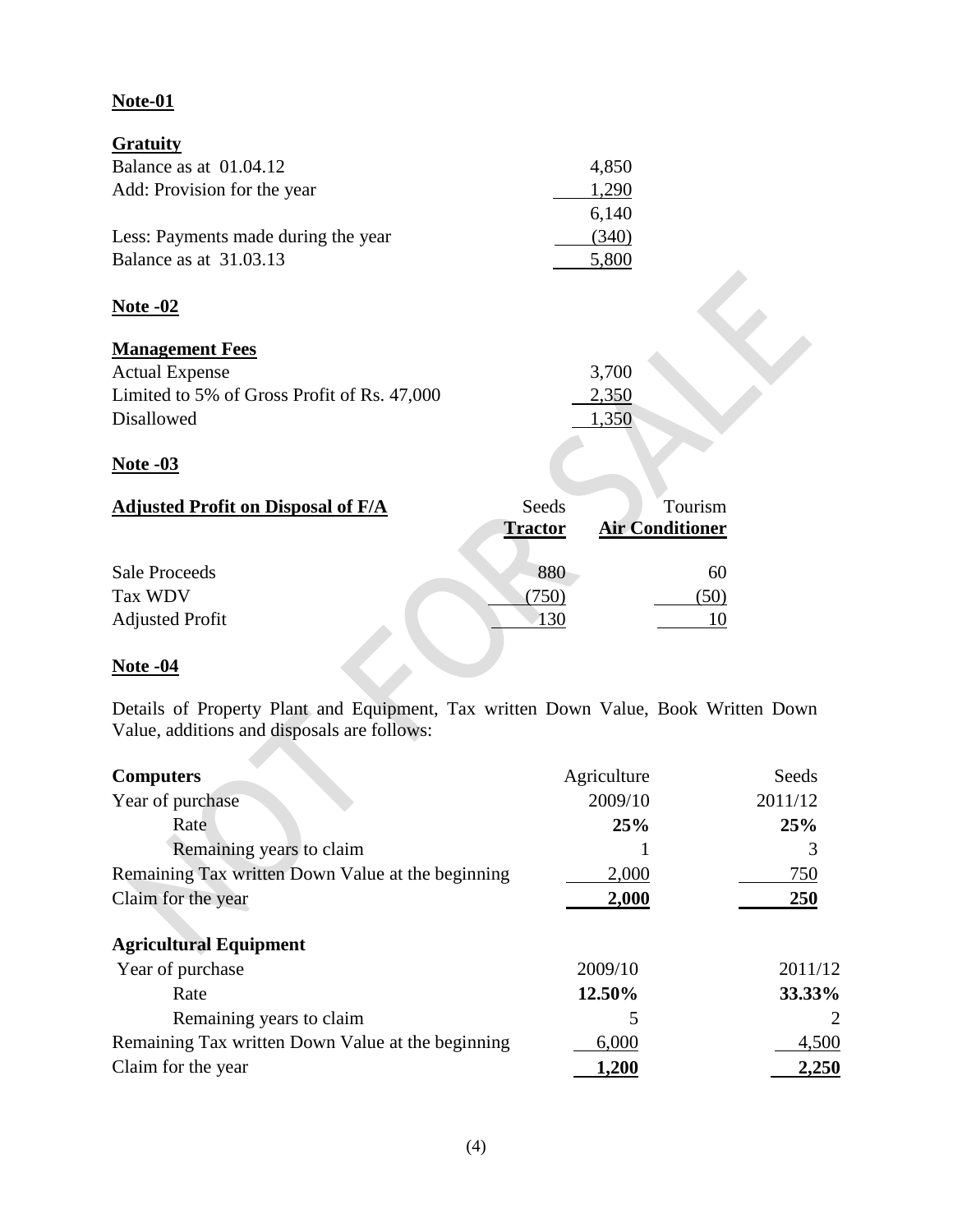| <b>Tractors and lorries</b>                       |         |                |
|---------------------------------------------------|---------|----------------|
| Year of purchase                                  | 2009/10 | 2011/12        |
| Rate                                              | 20%     | 20%            |
| Remaining years to claim                          |         | $\overline{4}$ |
| Remaining Tax written Down Value at the beginning | 12,000  | 2,700          |
| Claim for the year                                | 6,000   | 675            |

| Part (a) (ii) | <b>Computation of Deemed Dividend Based on 2012/13 Profit</b> |
|---------------|---------------------------------------------------------------|
|               |                                                               |

| Part $(a)$ $(II)$                                    |        | Computation of Deemed Dividend Based on 2012/13 Profit |             |
|------------------------------------------------------|--------|--------------------------------------------------------|-------------|
|                                                      |        |                                                        | <b>Rs</b>   |
| Profit/(Loss) before Tax                             |        |                                                        | 90,590      |
| <b>Income Tax</b>                                    |        |                                                        | (2,644)     |
| Profit /(Loss) after Tax                             |        |                                                        | 87,946      |
| Add: Depreciation on Assets acquired during the year |        |                                                        |             |
| Tank & Ponds                                         | 10,500 | $(100/95)x$ 5%                                         | 553         |
| <b>Building</b>                                      | 50,000 | x 5%                                                   | 2,500       |
| Hotel Eqip                                           | 30,000 | x 20%                                                  | 6,000       |
|                                                      |        |                                                        | 9,053       |
|                                                      |        |                                                        | 96,999      |
| Less: Capital assets acquired during the year        |        |                                                        |             |
|                                                      |        | 9,053                                                  |             |
|                                                      |        | 82,000                                                 |             |
|                                                      |        | 91,053                                                 | (91,053)    |
|                                                      |        |                                                        |             |
| Distributable Profit/(Loss)                          |        |                                                        | 5,946       |
| Minimum 10% Distribution to be made                  |        |                                                        | 595         |
|                                                      |        |                                                        |             |
| <b>Actual Distribution</b>                           |        |                                                        | 22,000      |
| Hence no deemed dividend tax arises.                 |        |                                                        | <b>NIL</b>  |
|                                                      |        |                                                        |             |
| 10% Dividend Tax on Actual Distribution              |        |                                                        | 2,200       |
|                                                      |        |                                                        | $\triangle$ |

(25 marks)

#### **(Part b)**

Yes. At present company has invested an amount less than Rs. 100 million. Therefore company is entitling to a tax holiday of 4 years. However if the company invested further Rs. 50 million, the total investment of the company will be more than Rs. 100 million but less than Rs. 200 million. Therefore company is entitling to income tax exemption for a period of 5 years.

(5 marks) (Total 30 marks)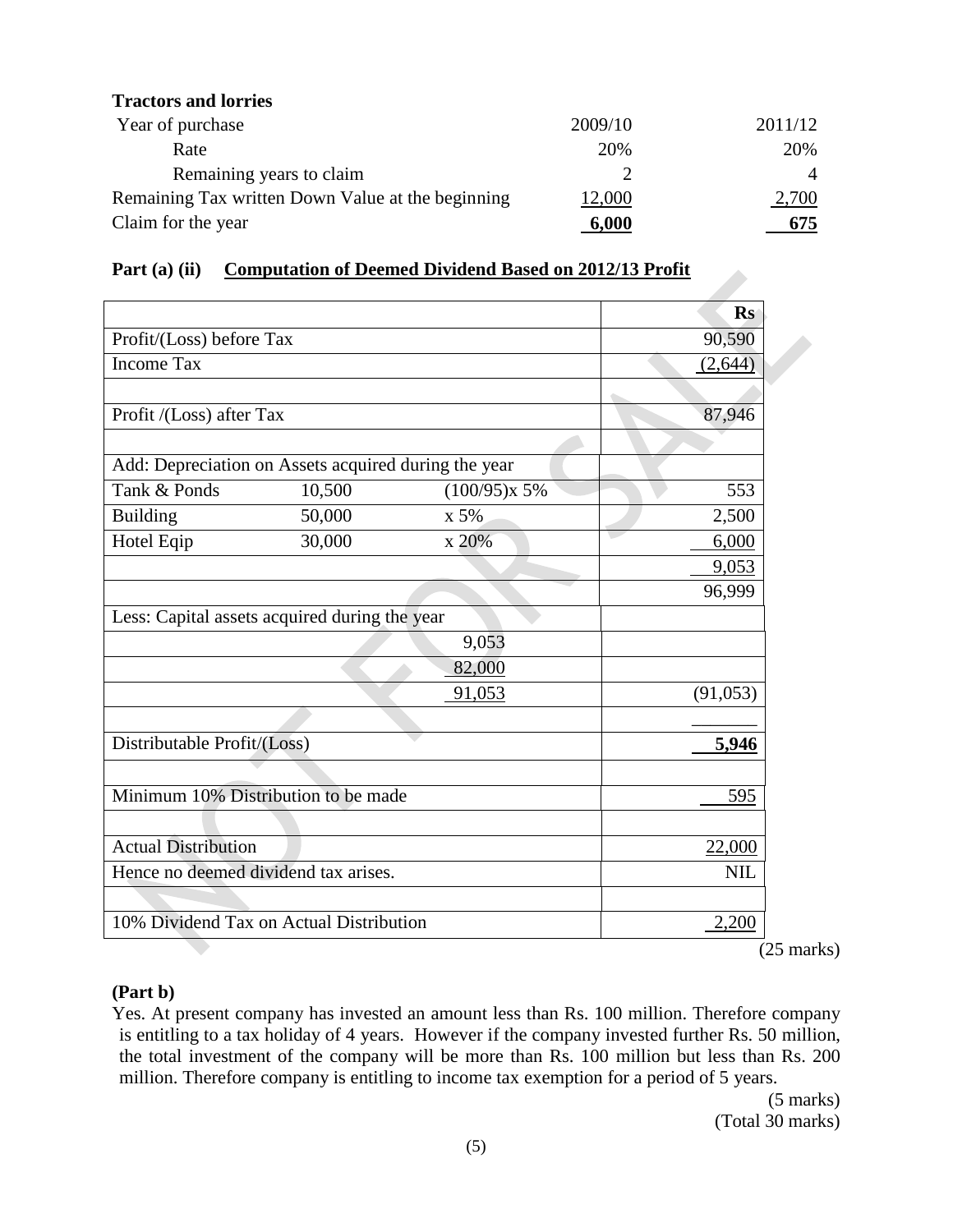## **Answer No. 02**

**Part (a)**

#### **Mr. Siripala Computation of Taxable Profit Y/A 2012/13**

| <b>Employment Income</b>                                                                              |            |             |           |                |
|-------------------------------------------------------------------------------------------------------|------------|-------------|-----------|----------------|
| <b>Non executive Director Fees</b>                                                                    | <b>Net</b> | <b>PAYE</b> | Gross     |                |
| <b>ABC Plc</b>                                                                                        | 504,000    | 96,000      | 600,000   |                |
| PQR Plc                                                                                               | 252,000    | 28,000      | 280,000   |                |
| XYZ (Pvt) Ltd                                                                                         | 336,000    | 64,000      | 400,000   | 1,280,000      |
| (PAYE tax @ 10% & 16%)                                                                                |            | 188,000     |           |                |
| Less: Employment tax credit is not applicable since non executive director fees                       |            |             |           |                |
| Sale of Car-Rs. 6.5 M                                                                                 |            |             |           |                |
| Not a source of Income                                                                                |            |             |           | $\blacksquare$ |
| <b>Rent Income &amp; NAV</b>                                                                          |            |             |           |                |
| Rent                                                                                                  |            |             |           |                |
| Gross Rent 20,000 x 12=                                                                               |            |             | 240,000   |                |
| Less: Rates(350,000 @ 20%)                                                                            |            |             | (70,000)  |                |
|                                                                                                       |            |             | 170,000   |                |
| Less: Repairs 25%                                                                                     |            |             | (42,500)  |                |
| Net Rent                                                                                              |            |             | 127,500   |                |
| <b>NAV</b>                                                                                            |            |             |           |                |
| Rating assessment                                                                                     |            |             | 350,000   |                |
| Less: Repairs 25%                                                                                     |            |             | (87,500)  |                |
| <b>NAV</b>                                                                                            |            |             | 262,500   |                |
| Whichever is Higher                                                                                   |            |             | 262,500   |                |
| Occupiers Income(262,500-240,000)                                                                     |            |             | (22,500)  |                |
| Exempted for $2007/08 + 6$ Years as it does not exceed Sq.Ft. 1500<br>and constructed before 1.4.2008 |            |             | 240,000   | <b>Exempt</b>  |
| Agency Commission - US \$ 9,500/- Foreign Commission is Liable                                        |            |             |           | 1,200,000      |
| <b>Share of Profit-Manufacture of Leather Slippers</b>                                                |            |             |           |                |
| <b>Adjusted Profit/Divisible Profit</b>                                                               |            |             |           |                |
| Net Profit as per Accounts                                                                            |            |             | 350,000   |                |
| <b>Add: Partners Drawings</b>                                                                         |            |             |           |                |
| Depreciation                                                                                          |            |             | 150,000   |                |
| <b>Partners Salary</b>                                                                                |            |             | 700,000   |                |
| Less: Rent Income                                                                                     |            |             | (300,000) |                |
| <b>Divisible Profit</b>                                                                               |            |             | 900,000   |                |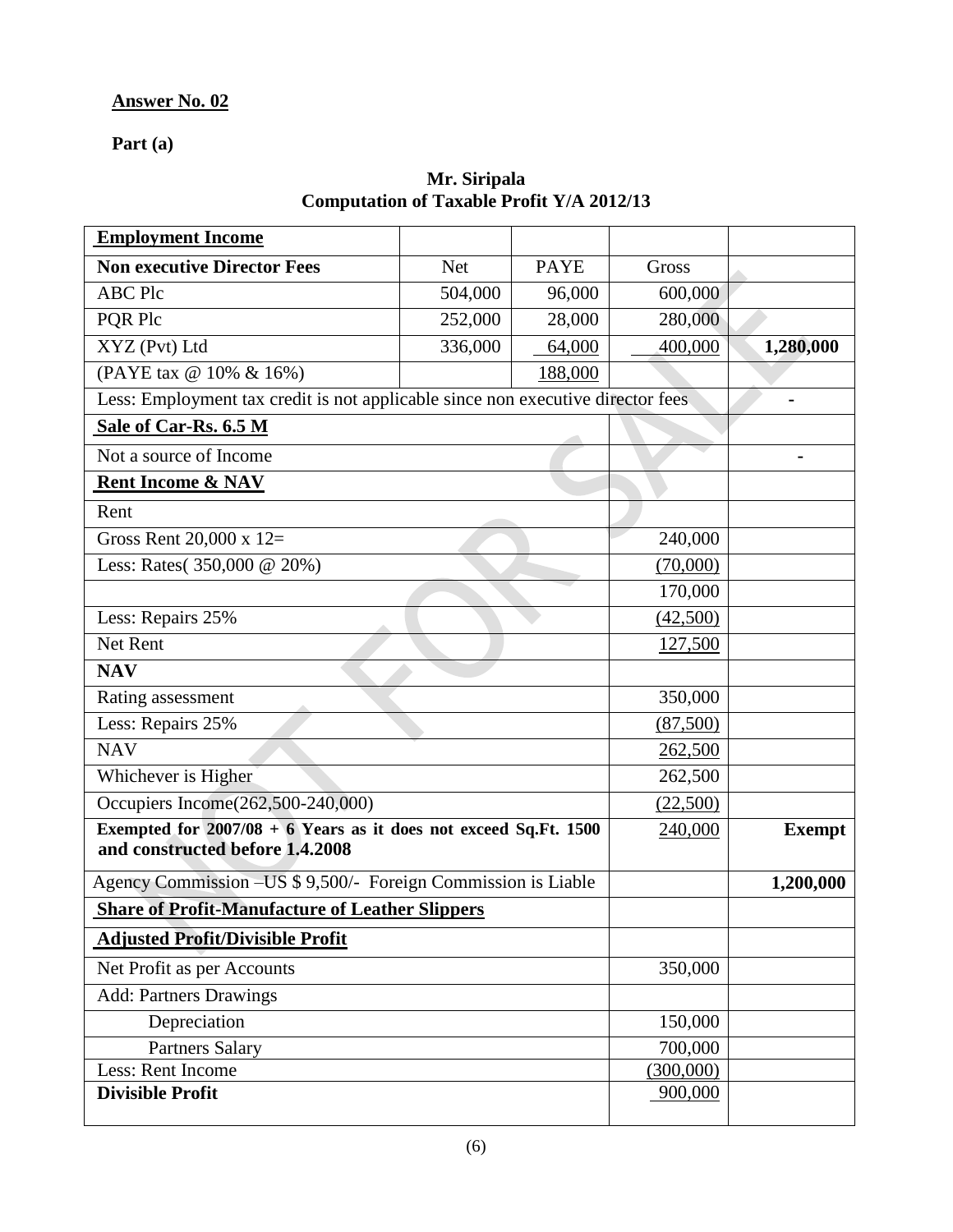| <b>Division</b>                                                       | Others    | Siripala | Total      |               |
|-----------------------------------------------------------------------|-----------|----------|------------|---------------|
| Salary- 3/5 X 700,000                                                 | 280,000   | 420,000  | 700,000    |               |
| Share of profit 1:1                                                   | 100,000   | 100,000  | 200,000    |               |
|                                                                       | 380,000   | 520,000  | 900,000    | exempt        |
| <b>Other Income-Rent</b>                                              |           |          |            |               |
| 300,000<br><b>Gross Rent</b>                                          |           |          |            |               |
| Less: Repairs 25%<br>(75,000)                                         |           |          |            |               |
| Net Rent<br>225,000                                                   | 112,500   | 112,500  | 225,000    | <b>Liable</b> |
|                                                                       |           |          | 225,000    | 112,500       |
| Less: Tax Free Allowance                                              |           |          | (600,000)  |               |
| <b>Taxable Partnership Profit</b>                                     |           |          | <b>NIL</b> |               |
| <b>TOTAL STATUTORY INCOME</b>                                         |           |          |            | 2,592,500     |
| Less: HOUSING Loan Interest                                           |           |          |            | (132,000)     |
| <b>ASSESSABLE INCOME</b>                                              |           |          |            | 2,460,500     |
| Less: Qualifying Payments                                             |           |          |            |               |
| Repayment of Loan capital-Rs. 47,000 (Not a Qualifying Payment)       |           |          |            |               |
| Approved Charity-Sick & Needy                                         | (10,000)  |          |            |               |
| Approved Charity-Social Research-Rs.15,000 (Not a Qualifying Payment) |           |          |            |               |
| <b>Personal Allowance</b>                                             |           |          |            | (500,000)     |
| <b>TAXABLE INCOME</b>                                                 |           |          |            | 1,950,500     |
| <b>Income Tax Payable</b>                                             |           |          |            |               |
| First                                                                 | 500,000   | @ 4%     |            | 20,000        |
| Second                                                                | 500,000   | @ 8%     |            | 40,000        |
| <b>Balance</b>                                                        | 950,500   | @ 10%    |            | 95,050        |
|                                                                       | 1,950,500 |          |            | 155,050       |
| <b>Less: Tax Paid</b>                                                 |           |          |            |               |
| <b>PAYE</b>                                                           |           |          |            | (188,000)     |
| Tax Over Paid-Can not be refunded or C/F                              | (32,950)  |          |            |               |
| <b>Self Assessment Payment</b>                                        |           |          |            | (30,000)      |
| <b>Refund Due</b>                                                     |           |          |            | 30,000        |

(15 marks)

#### **Part (b)**

Under the Section 3 of the Inland Revenue Act, the sources of income has been enumerated. Accordingly income from any other source whatsoever but excluding **profit from casual or non recurring nature will be liable to tax.** In this instance **it has to be clear whether he is doing a business or not**. If there is evidence that he is doing a business then the income will falling to business income. However in this instance it is clear that he is not carrying a business. Therefore **the income received is from casual or non recurring nature.** Profit on sale of Car imported with the financial assistance **is not liable to Income tax** on the basis that the income received from such sale is falling to the category of casual and non recurring nature.

> (5 marks) (Total 20 marks)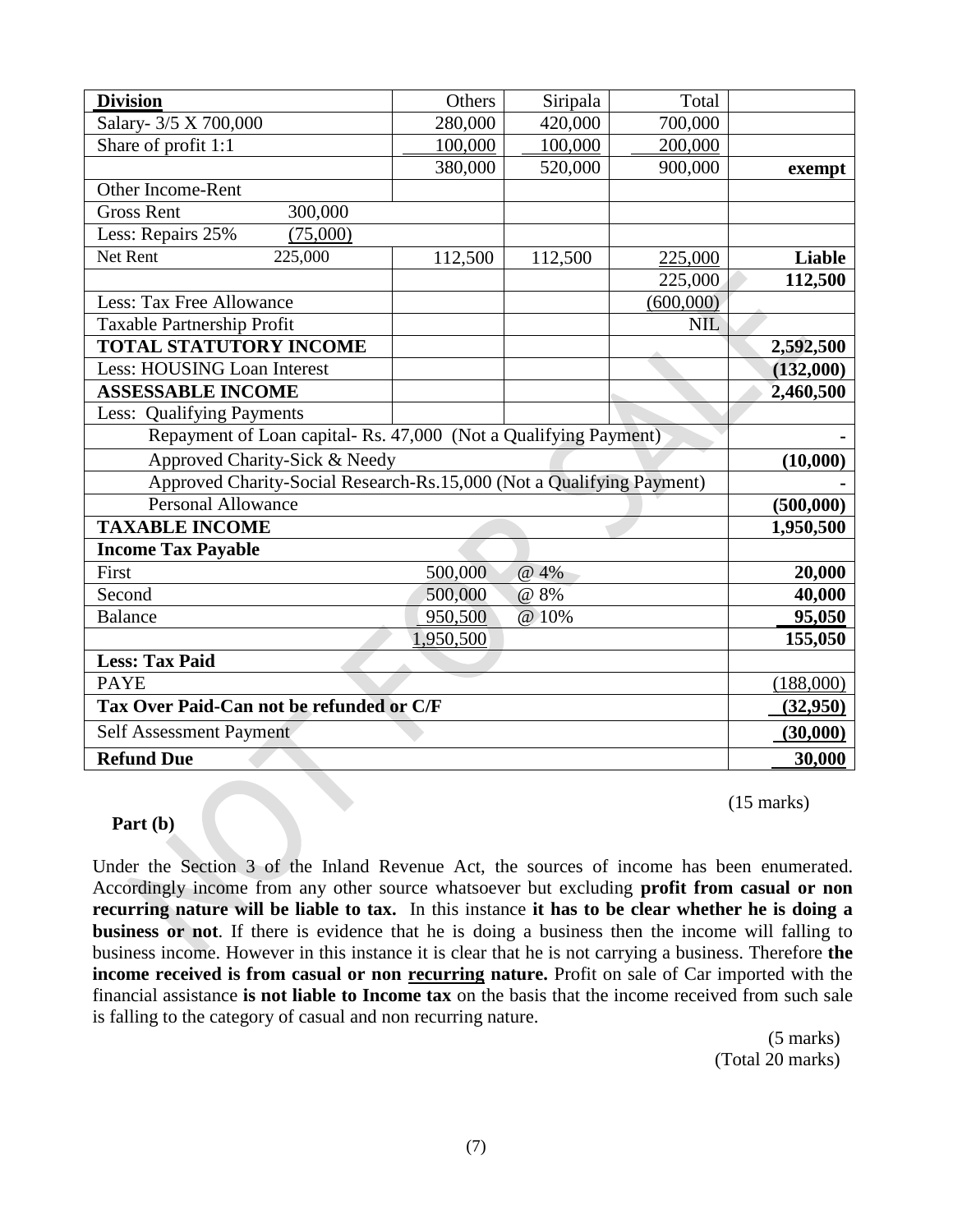## **Gunasekera Trust Computation of Taxable Profit Y/A 2012/13**

| <b>Rent Income</b>                                    |           |           |           |
|-------------------------------------------------------|-----------|-----------|-----------|
| Rent                                                  |           |           |           |
| <b>Gross Rent</b>                                     |           | 2,400,000 |           |
| Less: Rates                                           |           | (80,000)  |           |
|                                                       |           | 2,320,000 |           |
| Less: Repairs 25%                                     |           | (580,000) |           |
| Net Rent                                              |           | 1,740,000 | 1,740,000 |
|                                                       |           |           |           |
|                                                       |           |           |           |
| <b>Interest Income</b>                                |           |           |           |
| Interest Income (Becomes Final tax since WHT is Paid) |           |           |           |
| Not form part of Assessable Income                    | 540,000   |           |           |
|                                                       |           |           |           |
| Interest on Treasury Bills- Tax Paid                  |           |           |           |
| Not form part of Assessable Income                    | 1,000,000 |           |           |
|                                                       |           |           |           |
| <b>Dividend Income</b>                                |           |           |           |
| Since WHT Paid- Not form part of Statutory Income     |           |           |           |
|                                                       |           |           |           |
| <b>Donations from Public</b>                          |           |           |           |
| Tax exempt                                            | 600,000   |           |           |
|                                                       |           |           |           |
| <b>NAV</b>                                            |           |           |           |
| <b>Office Building</b>                                | 150,000   | Exempt    |           |
|                                                       |           |           |           |
| <b>TOTAL STATUTORY INCOME</b>                         |           |           | 1,740,000 |
| <b>Less: Statutory Deductions</b>                     |           |           |           |
| <b>ASSESSABLE INCOME</b>                              |           |           | 1,740,000 |
| Less: Qualifying Payments                             |           |           |           |
| <b>Tax Free Allowance</b>                             |           |           | (500,000) |
| <b>TAXABLE INCOME</b>                                 |           |           | 1,240,000 |
| <b>Income Tax Payable</b>                             | 1,240,000 | @ 10%     | 124,000   |

(6 marks)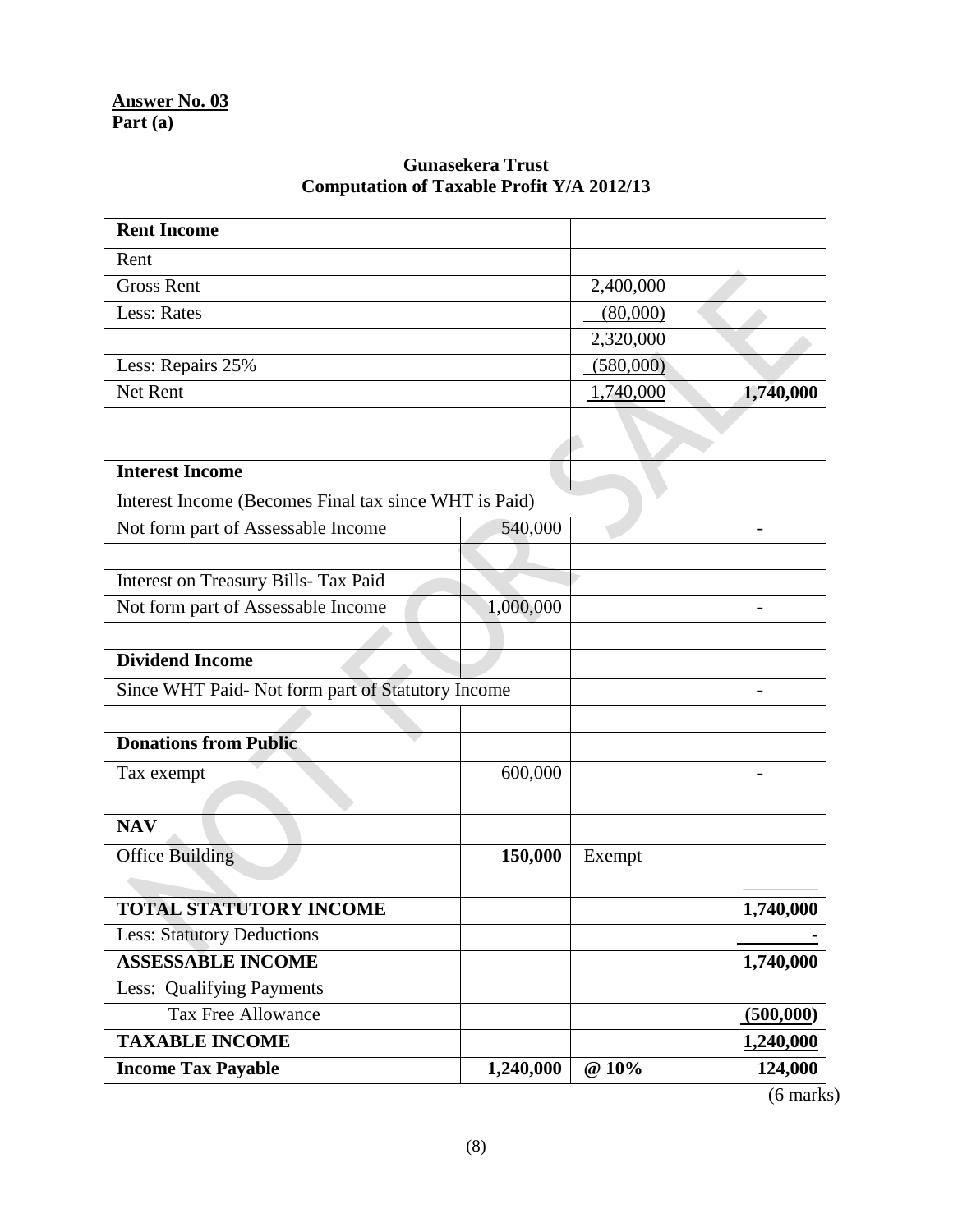#### **Part (b)**

"charitable purpose" means a purpose for the benefit of the public or any section of the public in & outside Sri Lanka, of any of the following categories.

- (a) the relief of poverty;
- (b) the advancement of education or knowledge other than by any institution established for business purposes or by any institution established under the Companies Act:
- (c) activities for the protection of the environment or eco-friendly activities
- (d) the advancement of religion or the maintenance of religious rites and practices or the administration of a place of public worship;
- (e) any other purpose beneficial or of interest to mankind, not falling within any of the preceding categories;

(4 marks) (Total 10 marks)

#### **Answer No. 04**

**Part (a)**

#### **Jayland Enterprises Ltd VAT Computation for the Q/E 31/03/2013**

| <b>Output VAT</b>                                 | <b>EXEMPT</b> | <b>LIABLE</b> | <b>RATE</b> | <b>OUTPUT</b> |
|---------------------------------------------------|---------------|---------------|-------------|---------------|
|                                                   |               |               |             | <b>VAT</b>    |
| Sale of Cosmetics                                 |               | 10,000,000    | 12%         | 1,200,000     |
| Sale of Pharmaceuticals (Exempt)                  | 30,000,000    |               |             |               |
| Sale of delivery Van (1M x 100/112)               |               | 892,857       | 12%         | 107,143       |
| Commission-India                                  |               | 600,000       | $0\%$       |               |
| <b>Insurance Receipt-Cosmetics</b>                |               |               |             |               |
| $(200,000 \text{ X } 100/112)$                    |               | 178,571       | 12%         | 21,429        |
| <b>Insurance Receipt-Pharmaceuticals (Exempt)</b> | 600,000       |               |             |               |
| Commission in Foreign Currency                    |               | 500,000       | $0\%$       |               |
|                                                   | 30,600,000    | 12, 171, 428  |             | 1,328,571     |

#### **Less: Input VAT**

| VAT on Import of Cosmetics                                                  | 600,000 |           |
|-----------------------------------------------------------------------------|---------|-----------|
| Others (Both Cosmetics & pharmaceuticals)<br>$(200,000 \times 10/40)$       | 50,000  | (650,000) |
|                                                                             |         | 678,571   |
| Less: Unabsorbed VAT B/F from Previous Quarter                              |         | (50,000)  |
| VAT Payable                                                                 |         | 628,571   |
| Less:                                                                       |         |           |
| Unclaimed VAT B/F-Limited to 10% per month $(100,000 \times 10\% \times 3)$ |         | (30,000)  |
| <b>Balance VAT Payable</b>                                                  |         | 598,571   |

(10 marks)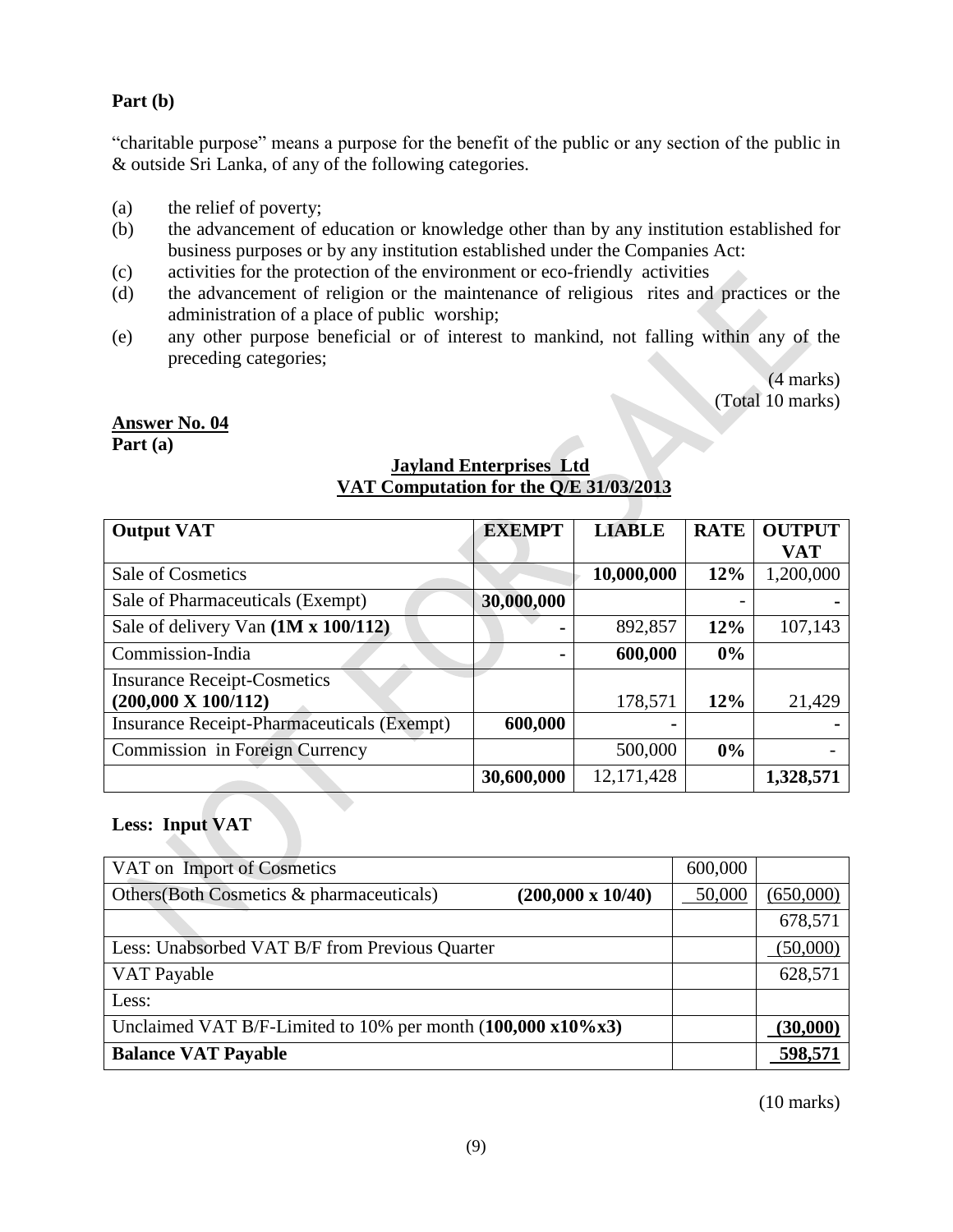- (b) The rules which govern the issue of a valid tax invoice are;
	- i) A valid tax invoice can be issued only by a registered person to another registered person.
	- ii) A valid tax invoice can be issued only within a period of 28 days from the date of the supply

The Tax Invoice shall set out,

- i) The name, address & the registration number of the supplier.
- ii) The name, address & the registration number of the person to whom the supply was made.
- iii The date on which the tax invoice issued and the serial number
- v) The date of supply and description of the goods & services.
- vi) The quantity or volume of the supply
- vii) The value of the supply ,the tax charges and the consideration for the supply
- viii The words " TAX INVOICE" at a conspicuous place in such invoice.

(3 marks) (Total 13 marks)

#### **Answer No. 05**

(a) The assessor is not right. Mr. Seneviratne has no right or entitlement to receive the car. It is given to him as a matter of discretion of the company. It is not something given for services rendered. For it to be treated as part of employment income it should have been for services rendered. For these reasons it is not liable to tax. (Authority O Craib Vs CLT or J De Fonseka Vs CIR or Canagasabapathy Vs CIR)

(5 marks)

(b) The company is not doing any business in Sri Lanka because the contracts relating to the sales made to local buyers are not made in Sri Lanka (Anglo Persian Oil company Ltd Vs CIT) but the company would have been liable to tax in Sri Lanka due to the operation of Section 80 (instrumentality) (Chivers Sons Ltd Vs CIT) but in the absence of a permanent establishment under the treaty provision the company is not liable to tax in respect of the profits.

(5 marks)

(c) Under section 25 of the Inland Revenue Act only expenditure incurred in the production of income is deductible. Expenditure incurred in the production of income means expenditure directly related to the production of income. It is not sufficient that it is remotely connected with the production of income (Ward & company Ltd Vs CIT New Zealand or David Appuhamy Vs CIR). The expenditure in question does not fall into this category therefore it is not deductible. It is deductible under the wider rule of deduction in the U.K.

> (5 marks) (Total 15 marks)